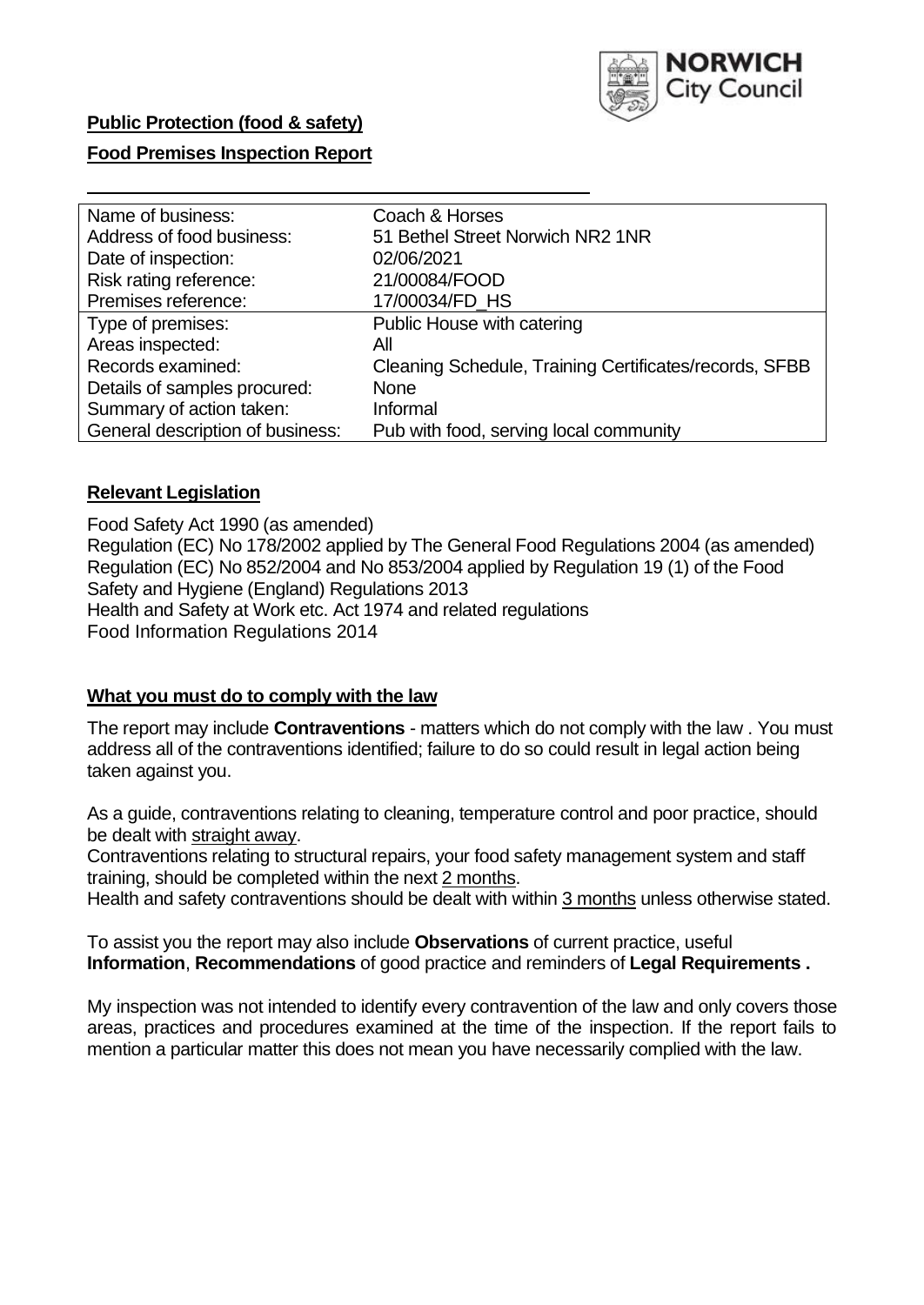# **FOOD SAFETY**

## **How we calculate your Food Hygiene Rating:**

 The food safety section has been divided into the three areas which you are scored against for the hygiene rating: 1. food hygiene and safety procedures, 2. structural requirements and 3. confidence in management/control procedures. Each section begins with a summary of what was observed and the score you have been given. Details of how these scores combine to produce your overall food hygiene rating are shown in the table.

| <b>Compliance Area</b>                     |          |    |           | <b>You Score</b>        |                |    |           |    |          |  |  |
|--------------------------------------------|----------|----|-----------|-------------------------|----------------|----|-----------|----|----------|--|--|
| Food Hygiene and Safety                    |          |    |           | $\Omega$                | 5              | 10 | 15        | 20 | 25       |  |  |
| <b>Structure and Cleaning</b>              |          |    | $\Omega$  | 5.                      | 10             | 15 | 20        | 25 |          |  |  |
| Confidence in management & control systems |          |    | $\Omega$  | $\overline{\mathbf{5}}$ | 10             | 15 | 20        | 30 |          |  |  |
|                                            |          |    |           |                         |                |    |           |    |          |  |  |
| <b>Your Total score</b>                    | $0 - 15$ | 20 | $25 - 30$ |                         | $35 - 40$      |    | $45 - 50$ |    | > 50     |  |  |
| <b>Your Worst score</b>                    | 5        | 10 | 10        |                         | 15             |    | 20        |    |          |  |  |
|                                            |          |    |           |                         |                |    |           |    |          |  |  |
| <b>Your Rating is</b>                      | 5        | 4  |           | 3                       | $\overline{2}$ |    |           |    | $\Omega$ |  |  |

Your Food Hygiene Rating is 3 - a generally satisfactory standard

## **1. Food Hygiene and Safety**

Food hygiene standards are generally satisfactory and maintained. There is evidence of some non-compliance with legal requirements. Some lapses are evident however generally you have satisfactory food handling practices and procedures and adequate control measures to prevent cross-contamination are in place. The contraventions require your attention; although not critical to food safety they may become so if not addressed. **(Score 10)** 

000300

## Contamination risks

 with bacteria or allergens or its physical contamination with dirt, foreign objects or **Contravention** The following exposed food to the general risk of cross-contamination chemicals:

- packed salad item stored on raw shell eggs in fridge
- lots of clutter and miscellaneous non food items stored in an area where foods are stored. This area was also used as an office space.

## Personal Hygiene

**Observation** I was pleased to see that standards of personal hygiene were high.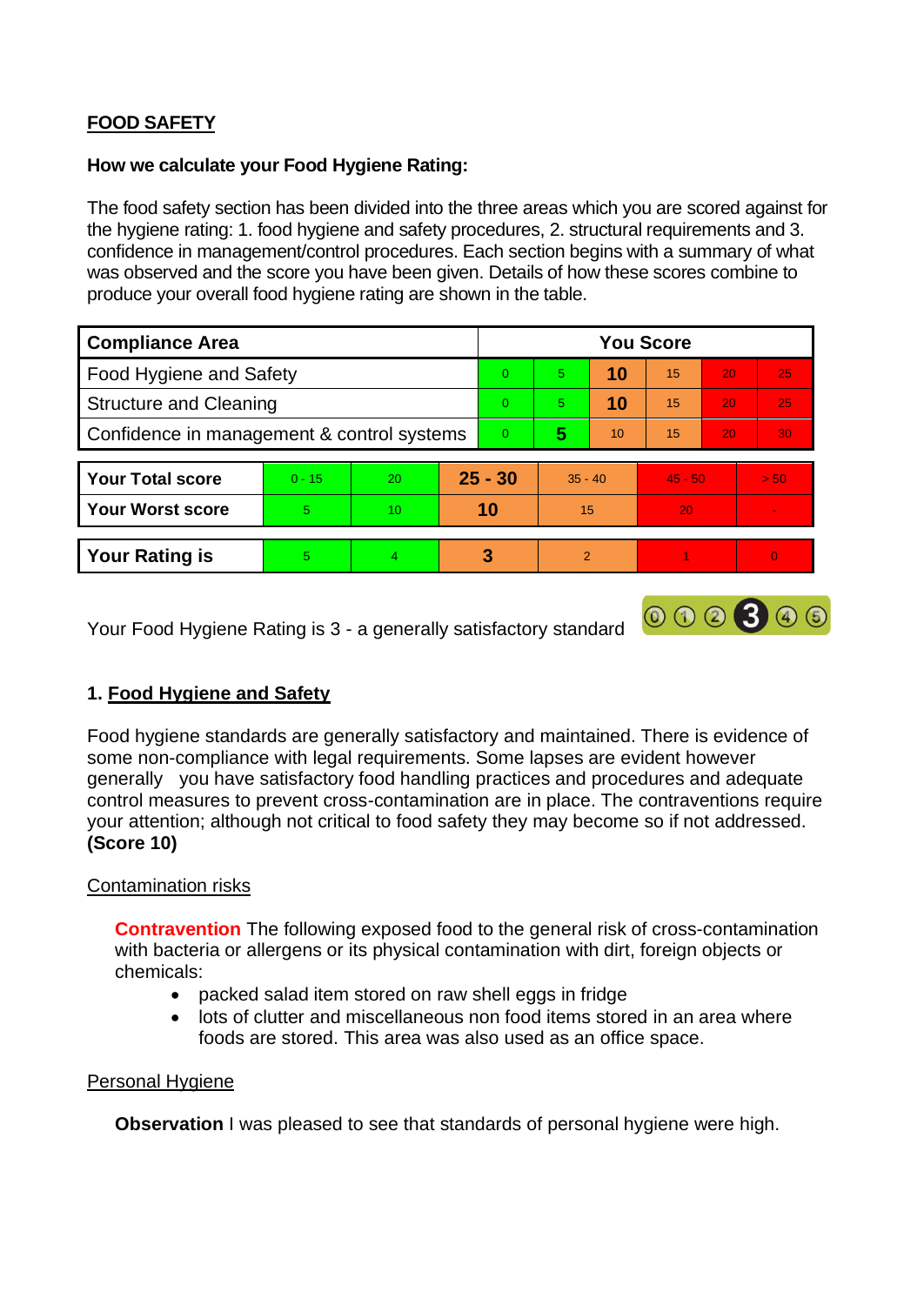## **2. Structure and Cleaning**

 satisfactory standard but there are some repairs and/or improvements which are required The structure facilities and standard of cleaning and maintenance are of a generally in order for you to comply with the law. Pest control and waste disposal provisions are adequate. The contraventions require your attention; although not critical to food safety they may become so if not addressed. **(Score 10)** 

## Cleaning of Structure

**Contravention** The following items were dirty and require more frequent and thorough cleaning:

- floor/wall junctions
- around equipment feet
- behind and under equipment
- high level cleaning

**Contravention** The following items could not be effectively cleaned and must be covered or made non-absorbent:

- mdf or chipboard shelves
- unsealed wooden structures
- chipped dented wooden architrave
- wooden furniture

## Cleaning of Equipment and Food Contact Surfaces

**Contravention** The following items are dirty and must be cleaned:

- fridge and freezer seals
- fridge shelving

## **Maintenance**

**Contravention** The following had not been suitably maintained and must be repaired or replaced:

- • there was a large build-up of ice in one of the freezers. This made cleaning difficult. There was also numerous frozen packaged foods which could not be easily removed due to the large build up of frozen ice. You need to adjust the temperature of the freezer or have it serviced if this adjustment cannot be done.
- wall surfaces
- floor surfaces
- splits or holes in flooring
- broken, chipped ungrouted or missing tiles
- worn and / or peeling paint